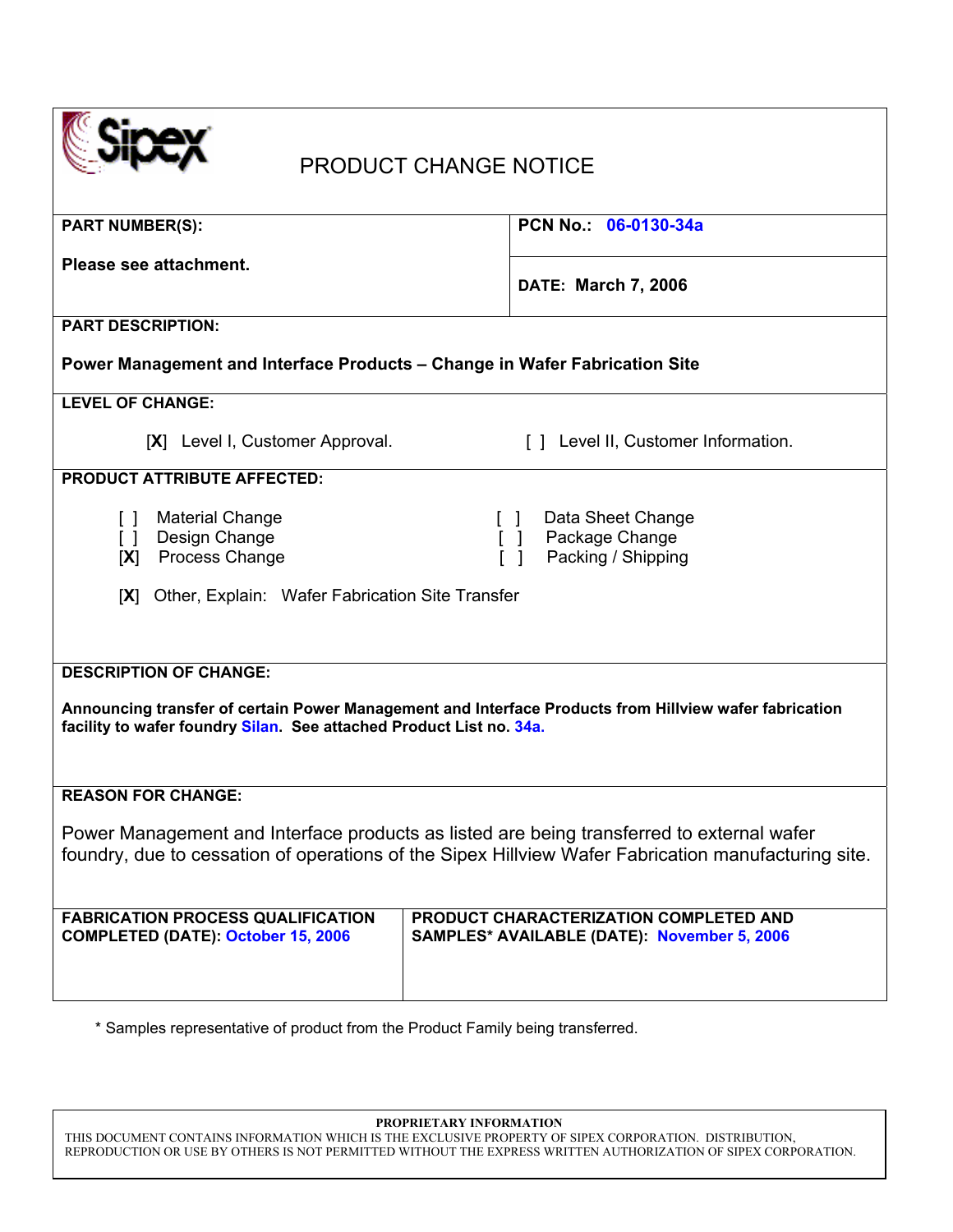

## PRODUCT CHANGE NOTICE

**EARLIEST DATE OF PRODUCTION SHIPMENTS: February 3, 2007** 

**EFFECTIVITY CHANGE DATE OR DATE CODE: Work week associated with earliest production shipment.** 

**[ ] STANDARD DISTRIBUTION [ X ] CUSTOM DISTRIBUTION** 

**PERSON TO CONTACT WITH QUESTIONS:** 

Fred Claussen

VP Quality Assurance and Reliability Sipex Corporation Phone Number: 408-935-7644 FAX NUMBER: 408-935-7678

### **PROPRIETARY INFORMATION**

THIS DOCUMENT CONTAINS INFORMATION WHICH IS THE EXCLUSIVE PROPERTY OF SIPEX CORPORATION. DISTRIBUTION, REPRODUCTION OR USE BY OTHERS IS NOT PERMITTED WITHOUT THE EXPRESS WRITTEN AUTHORIZATION OF SIPEX CORPORATION.